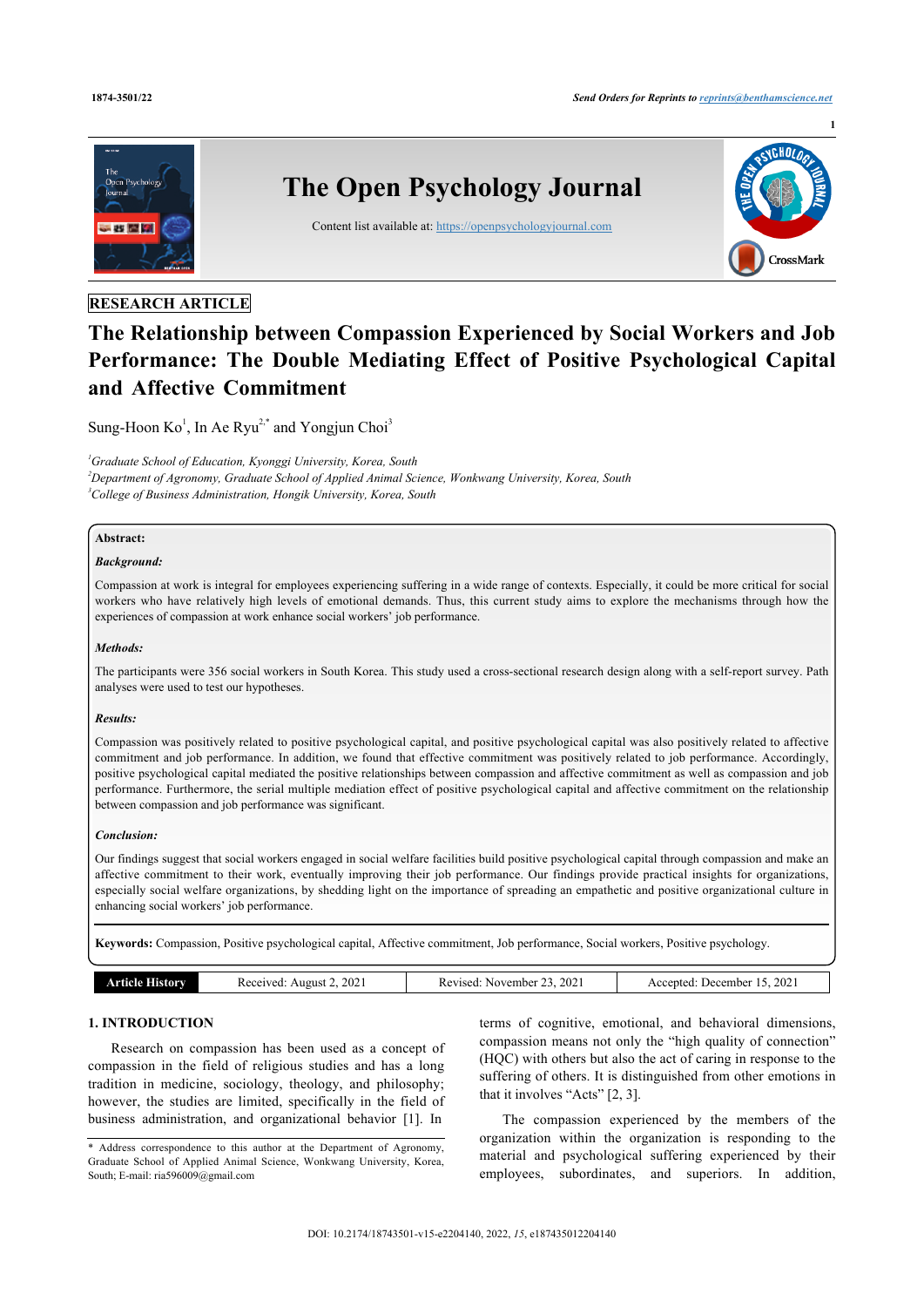compassion arises as a response to suffering induced in interpersonal relationships between coworkers and coworkers, and between bosses and subordinates. Suffering is defined as experiencing the pain that causes ontological bitterness and desolation [[4\]](#page-6-3). Examples of such suffering include illness or injury, the death of a loved one, and trauma that may occur at work [\[5\]](#page-6-4). The empathy experienced by members is the key to caring and healing for other members of the organization who are in difficulties within the organization [\[2,](#page-6-1) [6\]](#page-6-5).

Compassion is an emotion that suffers, feels, and experiences the pain of others as if it were one's own [\[7\]](#page-6-6). Wuthnow [[6](#page-6-5)] states that compassion is the act of helping others altruistically, and that claims to induce positive emotion. Compassion is the display of an emotional state that expresses warmth, goodwill, and kindness, regardless of any motive [\[8\]](#page-7-0). Compassion is also a relational process that involves recognizing the suffering of others, empathizing with someone's emotional pain, and acting in any way to help alleviate or reduce the suffering [\[9\]](#page-7-1).

Through compassionate behavior, members have positive emotions within the organization, and through positive emotions, they become motivated to immerse themselves in the work within the organization [[7](#page-6-6)]. Compassion helps others in the organization to feel cared for or seen and to feel that they are not alone. In this way, compassion heals the organization. Dutton and his colleagues at the University of Michigan formed the Positive Organizational Scholarship (POS) in 2003 and have been actively researching compassion, positive emotion and identity, and job crafting. They conducted case studies to examine compassion, including a compassion scale [[7](#page-6-6)]. Lilius *et al.* [\[7\]](#page-6-6) empirically investigated the causal relationships among compassion, positive emotion, and affective commitment for the first time. Dutton *et al.* [[10](#page-7-2)] revealed the relationship between virtue—a higher concept of compassion—and positive organizational identity (POI) through a qualitative study. Dutton *et al.* [[11](#page-7-3)] explained the organization of compassion. Frost *et al.* [[1](#page-6-0)] described the organization from the perspective of compassion through qualitative research.

Hur *et al.* [[12](#page-7-4)] demonstrated the relationships between corporate social responsibility (CSR), compassion, and creativity. Moon *et al.* [[13](#page-7-5)] revealed the causal relationship between compassion and positive work-related identity. Since Lilius *et al.* [[7](#page-6-6)], research on the relationship between compassion and other outcome variables has been actively conducted in the field of business administration [[12](#page-7-4) - [16](#page-7-6)].

Unlike previous research on compassion in the field of business administration, this study examined the effect of compassion experienced by social workers in social welfare facilities on affective commitment and job performance through positive psychological capital. It examined the serial multiple mediation effect of positive psychological capital and affective commitment on the pathway from compassion experienced by social workers to their job performance.

This study shows that when social workers experience compassion in social welfare facilities, which are sites of suffering and healing, and exchange compassion with each other, they build positive psychological capital and improve their affective commitment and job performance. This study contributes toward opening social workers' eyes to see their customers as personal subjects who need their care if they experience compassion as an emotional response to suffering and form positive psychological capital. It also contributes toward understanding social workers in terms of creating an empathetic organizational culture through compassion and developing a positive organizational culture through the construction of positive psychological capital.

## **2. HYPOTHESES DEVELOPMENT**

## **2.1. Compassion and Positive Psychological Capital**

Historically, rationality has become a primary focus of organizational studies, and emotions at the workplace are issues that have been disregarded in OB studies[[17](#page-7-7) - [19](#page-7-8)]. Recently, there has been a growing school of thought that consideration of emotion and affect in organizations, rather than exclusive concentration on the rational and systematic perspectives to see organizations, contributes to organizational success. A shift from bounded rationality that underlines reasoning and decision making to bounded emotionality that emphasizes care, altruism, and compassion sheds new light on organizational studies. There are compelling practical reasons for scholars and practitioners to give more attention to emotional aspects, particularly compassion in the workplace.

Organizations are currently faced with a severe economic crisis and the highest unemployment rates in recent history, in addition to the scarcity of natural resources, intense competition, corporate downsizing, and an increase of threats to our natural environment. Correspondingly, employees within organizations suffer from many sources outside and within their respective organizations (*i.e*., natural disasters, humanmade disasters, personal tragedies, and job stressors)[[11](#page-7-3)]. Cassell [\[20](#page-7-9)] defines suffering as a state of severe distress associated with events that threaten the intactness of the person at an individual, an organizational, and a national level. A serious level of suffering residing in an organization causes enormous financial, psychological, and social costs for organizations and their members [\[21](#page-7-10)]. Ignorance of employee's suffering is even costlier. As the "heart's response to others' suffering"[[22](#page-7-11)], compassion plays an important role in organizational life by reducing or alleviating others' suffering or pain within labor organizations [[1](#page-6-0), [2](#page-6-1), [9](#page-7-1), [11](#page-7-3)]. Scholars widely agree that compassion involves sympathetic consciousness of others' distress and suffering and caring for those others often in communicative or behavioral ways. Kornfield [[22](#page-7-11)] defines compassion as "the heart's response to sorrow" (p. 326). Kanov *et al*. [[9](#page-7-1)] define compassion as a relational process of noticing another person's suffering, experiencing an emotional empathy for their pain, and behaving in some way that alleviates their pain.

Lilius *et al.* [[7](#page-6-6)] report that there is a significant relationship between compassion and positive emotions experienced within an organization through an empirical study. In this respect, the compassion with authenticity experienced within the organization induces positive emotions in the personal and social identity of the organization members and plays a role in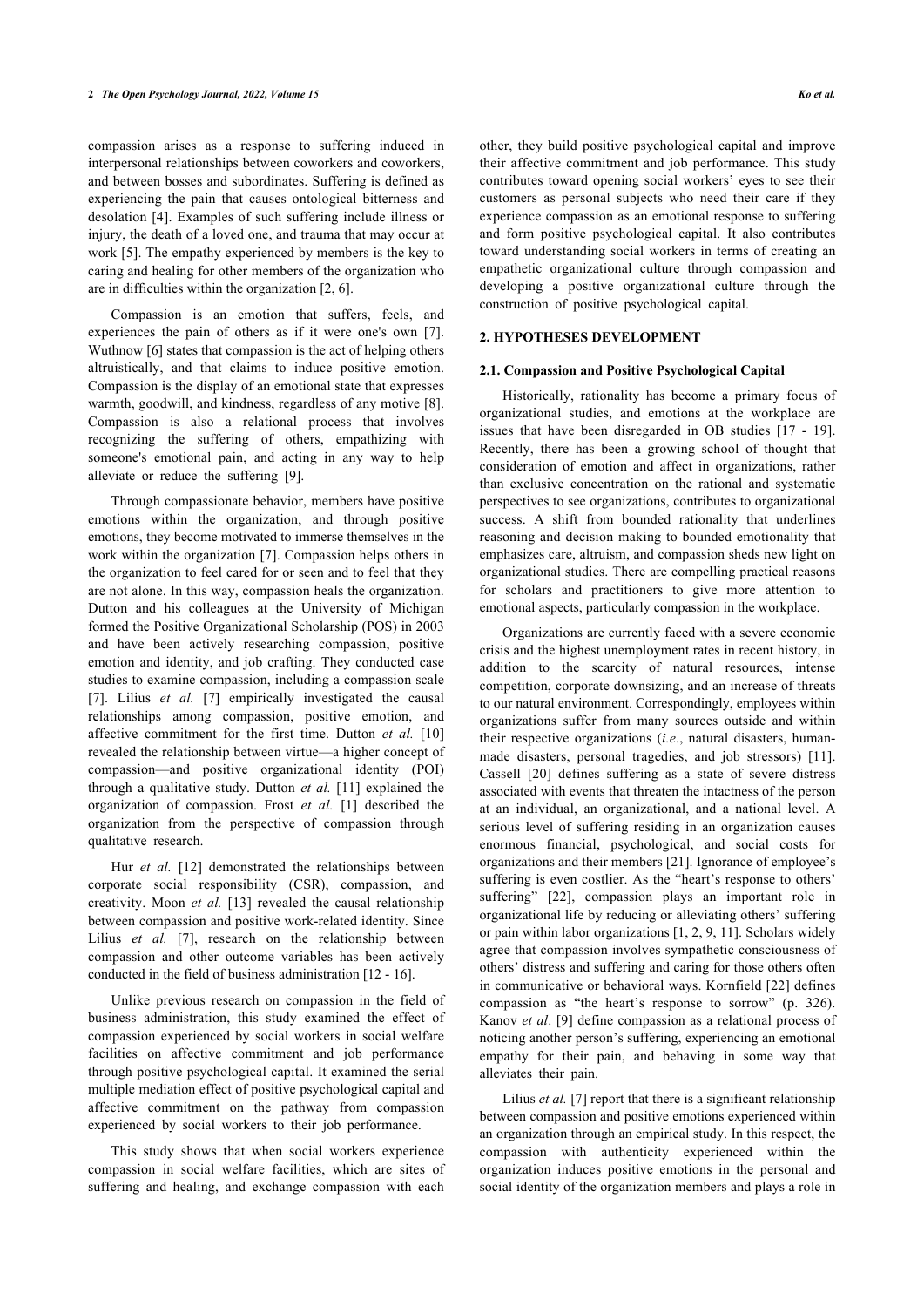forming a positive psychological state among the organization members.

Cameron and Dutton[[23\]](#page-7-12) argued that compassion experienced within an organization improves its members' physical health and happiness, self-esteem or self-efficacy, and buffering function and resilience. They found that compassion can positively effect self-efficacy, self-esteem, and hope for the future and optimism, and strength resilience further.

Ko and Choi [\[14](#page-7-13)] argued that compassion significantly affected outcome variables by forming positive psychological capital among organizational members and that positive emotions elicited resources like self-efficacy, resilience, optimism, and hope. These are the resources through which an individual can overcome a negative state. An individual with lots of psychological resources can interpret an unfortunate event that occurs to him or her more positively, showing a willingness to solve it rather than falling into a negative state such as anxiety.

Organizational members who experience compassion tend to have hope and optimism, which are sub-dimensions of positive psychological capital [[17](#page-7-7), [24](#page-7-14) - [27\]](#page-7-15), and self-efficacy, which enables them to work with more confidence[[28\]](#page-7-16). Organizational members who experience compassion tend to experience resilience, a sub-dimension of positive psychological capital, from stress, mental exhaustion, and excessive workload[[8](#page-7-0), [29](#page-7-17) - [35](#page-7-18)].

Hypothesis 1. Compassion has a positive effect on positive psychological capital.

# **2.2. Positive Psychological Capital and Affective Commitment**

Recent research on POB has revealed that organizational members with positive psychological capital like self-efficacy, hope, resilience, and optimism show higher productivity and performance than those without it. Youssef and Luthans [[36](#page-7-13)] studied positive psychological capital and organizational members' attitudes and behaviors and confirmed that positive psychological capital has a positive effect on job satisfaction and happiness and organizational commitment.

Hatfield *et al*.[[37](#page-7-19)] suggested that the positive emotions experienced by an individual can be transferred to other people in the organization, and that these emotions actually affect overall group effectiveness and satisfaction [[38](#page-7-20) - [40](#page-7-21)]. Weiss and Cropanzano[[41\]](#page-7-9), drawing on affective events theory (AET), asserted that emotions form the emotional factors of job satisfaction during job performance, thus indicating that workers who are satisfied with their lives have higher job satisfaction and performance than those who are not.

Hypothesis 2. Positive psychological capital has a positive effect on affective commitment.

## **2.3. Positive Psychological Capital and Job Performance**

The literature shows that self-efficacy, which is a subdimension of positive psychological capital, affects job performance significantly depending on the extent of effort an organizational member puts into a specific task [[28\]](#page-7-16). As a subdimension of positive psychological capital, hope and optimism help improve job performance because they are driving forces that help overcome difficulties like job stress and emotional exhaustion [\[36](#page-7-13), [42\]](#page-7-22). Research has shown that as a sub-dimension of positive psychological capital, self-efficacy has a positive effect on various job-related performance variables[[43\]](#page-7-23) and that hope has a positive impact on performance variables like job performance, satisfaction, and attitude [\[36](#page-7-13)]. Research also revealed that organizational members with positive, optimistic thinking show higher job performance than those without it [[44](#page-7-24) - [47](#page-7-25)].

When organizational members in a company experience compassion, they experience self-efficacy, hope, optimism, and resilience, which are sub-dimensions of positive psychological capital, which eventually serve as a driving force to enhance job performance[[43](#page-7-23)]. Empirical research has indicated that organizational members' hope and optimism significantly affect job performance [[36](#page-7-13)], and self-efficacy and resilience help improve job performance among employees [[28,](#page-7-16) [42](#page-7-22)].

Hypothesis 3. Positive psychological capital has a positive effect on job performance.

#### **2.4. Affective Commitment and Job Performance**

Members who are emotionally immersed in the organization tend to have a strong sense of belonging to and identify strongly with the organization, which increases their desire to engage members in organizational activities, achieve organizational goals, and remain in the organization[[48](#page-7-17)]. Research has shown that affective commitment is related to turnover, absenteeism, and performance [[49](#page-8-0) - [53\]](#page-8-1). Affective commitment buffers side effects even when employees experience unfairness and unmet expectations while performing their jobs.

Employees with high affective commitment have a more tolerant attitude than those with low affective commitment even when the organization's wage increase is insufficient, having fewer negative effects on the organization[[54](#page-8-2)]. The emotional attachment related to affective commitment affects the relationship between the employer and the employee and motivates organizational members to remain in the organization. When organizational members' basic needs and expectations are met, they show stronger emotional attachment to the organization than those whose basic needs and expectations remain unmet[[55](#page-8-3)]. Emotionally immersed members exhibit positive behaviors while doing their work with a strong sense of belonging to the organization and the will and desire to devote themselves to it [[56](#page-8-4) - [58\]](#page-8-5). The higher the affective commitment, the more positive the job performance will be.

Hypothesis 4. Affective commitment has a positive effect on job performance.

## **2.5. Serial Multiple Mediation of Positive Psychological Capital and Affective Commitment**

Lilius *et al*.[[7](#page-6-6)] empirically found that compassion and positive emotion experienced within an organization influence each other significantly. Sincere compassion shared within the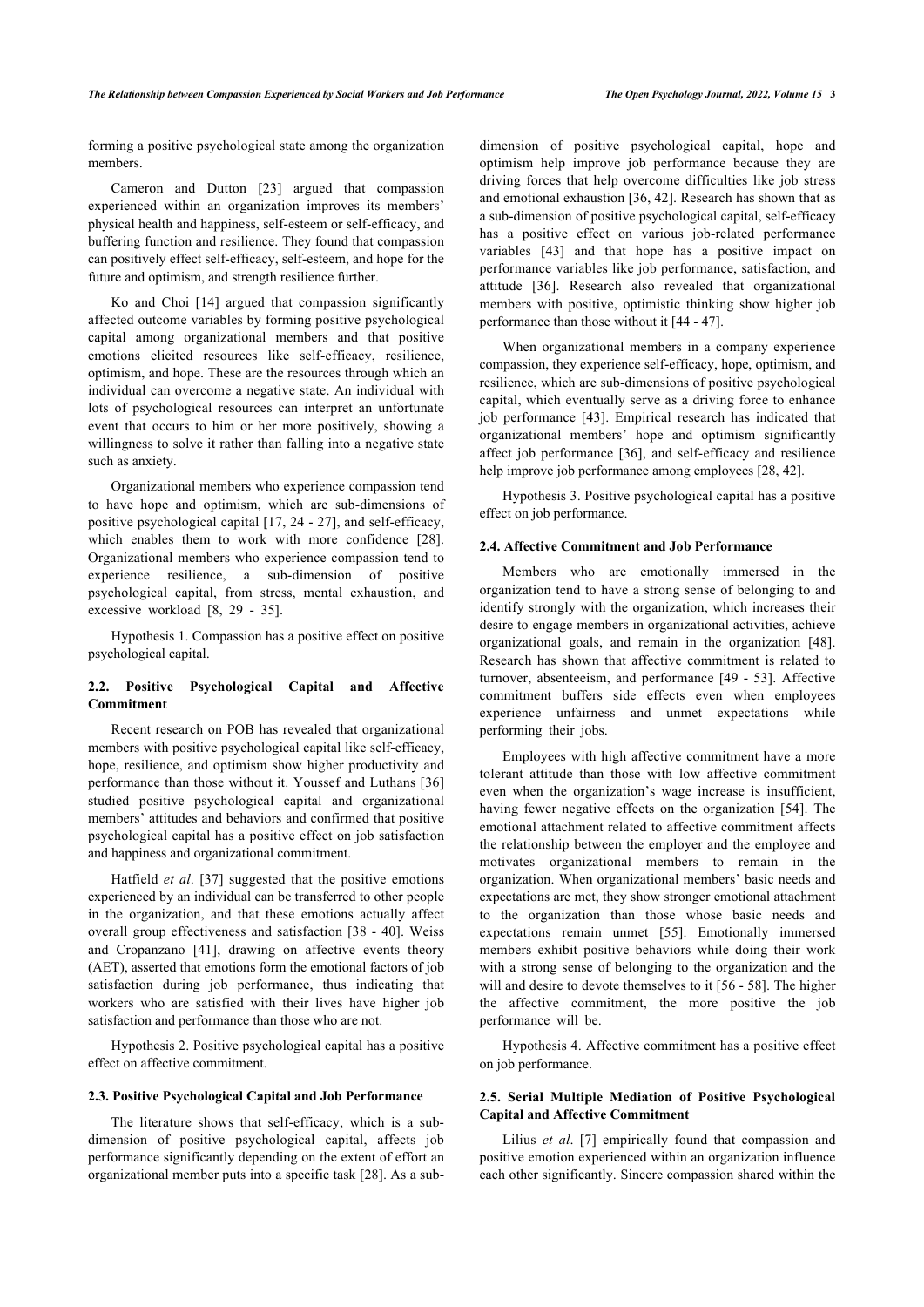organization induces positive feelings among organizational members and plays a role in forming a positive psychological state[[15,](#page-7-19) [16](#page-7-6), [59](#page-8-6) - [62\]](#page-8-7). This has been confirmed in several studies that have demonstrated the causal relationship between compassion and positive variables. Davidson [[63\]](#page-8-8), confirming the relationship between compassion and positive emotion, argued that positive emotion helps secure psychological resources to reduce negative emotions like worries and anxiety.

As a sub-dimension of positive psychological capital, hope and optimism help improve affective commitment and job performance as they are the driving forces for overcoming work-related difficulties like job stress and emotional exhaustion [\[36](#page-7-13), [42](#page-7-22)]. The literature has shown that as a subdimension of positive psychological capital, self-efficacy has a positive effect on various job-related performance variables [[43,](#page-7-23) [64](#page-8-9) - [66\]](#page-8-10) and that hope has a positive effect on performance variables like job performance and satisfaction, and affective commitment [[36](#page-7-13)]. Research has also shown that organizational members with positive, optimistic thinking showed higher job performance than those without it [\[44\]](#page-7-24). Therefore, this study established the following hypothesis that when social workers in a facility exchange compassion, an emotional response to the suffering of others, they form positive psychological capital, strengthen their affective commitment, and eventually improve their job performance [[67,](#page-8-11) [68](#page-8-12)].

Hypothesis 5. Positive work-related identity and psychological capital have a serial multiple mediation effect on the relationship between compassion and job performance.

## **3. MATERIALS AND METHODS**

## **3.1. Research Model**

This study empirically examined the serial multiple mediation effect of positive psychological capital and affective commitment on the pathway from compassion to job performance. Fig. (**[1](#page-3-0)**) presents the research model.

<span id="page-3-0"></span>

**Fig. (1).** Research Model.

## **3.2. Participants and Procedure**

A survey was employed to collect data. A total of 365 social workers were invited to take the survey. Excluding 9 surveys with incomplete or insincere responses, 356 surveys were used for statistical data analysis, indicating an effective response rate of 97.5%. The sample comprised 181 males (50.8%) and 175 females (49.2%). Of them, 62 respondents (17.8%) were in their 20s, 130 (36.5%) were in their 30s, and 102 (28.7%) were in their 40s. By religion, non-religion represented the highest proportion (132 respondents, 37.1%), followed by Christianity (122, 34.3%) and Buddhism (54, 15.2%). A total of 169 respondents (47.5%) had graduated from a two-year college course and 140 (39.3%) from a fouryear college course. Further, 177 (49.7%) respondents had a monthly income of less than 3 million Korean won. Most of the respondents (140; 39.3%) had 5 to 9 years' work experience, followed by 139 respondents (39.0%) with 1 to 4 years' experience.

#### **3.3. Measures**

#### *3.3.1. Compassion*

This study defined compassion as an emotional response to the suffering of others through action. Three items developed by Lilius *et al*. [[7](#page-6-6)] were adapted to measure compassion: "I often experience compassion in social welfare facilities," "I often experience compassion from my boss in social welfare facilities," and "I often experience compassion from my coworkers in social welfare facilities." The items were rated on a 5-point Likert scale and the Cronbach's alpha of compassion was  $\alpha = .784$ .

## *3.3.2. Positive Psychological Capital*

This study defined positive psychological capital as hope, self-efficacy, optimism, and resilience formed through compassion experienced by organizational members while working. A total of 24 question items developed and used by Youssef and Luthans [[36](#page-7-13)] and Luthans *et al*. [\[31](#page-7-26)] were adapted to measure positive psychological capital (*e.g*., "I can devise many ways to overcome difficulties in social welfare facilities when I face them," "I overcome frustration and hopelessness in social welfare facilities when I face them," and "I do not experience much difficulty while recovering"). The items were rated on a 5-point Likert scale, and the Cronbach's alpha of positive psychological capital was  $\alpha = 0.892$ .

## *3.3.3. Affective Commitment*

Drawing on emotional attachment presented by Meyer and Allen[[50\]](#page-8-13), this study defined affective commitment as the degree of attachment that an individual identifies with, participates in, and feels strongly toward the organization. Five question items developed by Allen and Meyer [\[69\]](#page-8-2) were adapted to measure affective commitment (*e.g*., "I feel emotionally attached to my work when I work," "I feel like the work of our institution is my own," and "I have a strong sense of belonging to my institution I work for when I work"). The items were rated on a 5-point Likert scale. The Cronbach's alpha of this construct of affective commitment was  $\alpha = .770$ .

#### *3.3.4. Job Performance*

This study defined job performance as the degree to which one performs the job in charge accurately and responsibly. Five items developed by Williams and Anderson [[70](#page-8-3)] were used to measure job performance (*e.g*., "I fulfill the responsibilities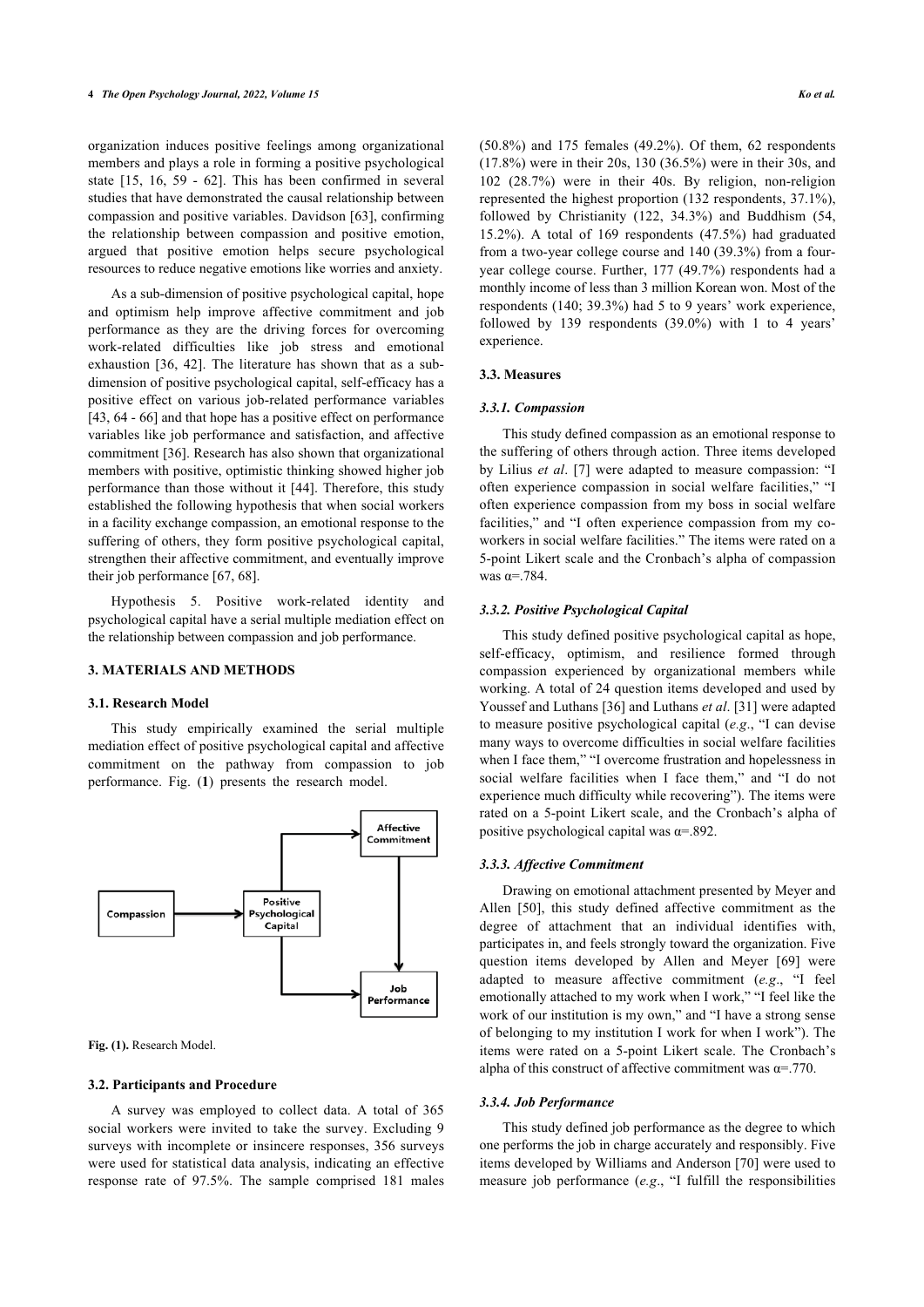specified in my job while working in social welfare facilities" and "I tend to perform well in work expected of the organization while working in social welfare facilities"). The items were rated on a 5-point Likert scale, and the Cronbach's alpha of job performance was  $\alpha = 821$ .

# **4. RESULTS AND DISCUSSION**

## **4.1. Confirmatory Factor Analysis**

The results of the confirmatory factor analysis (CFA) were as follows:  $\chi^2(500)=942.138$ ;  $p<0.001$ . The latent variables'

## <span id="page-4-0"></span>**Table 1. Confirmatory factor analysis results.**

measurement items used in this study satisfied the traditional criteria. All values from the CFA were satisfactory[[71\]](#page-8-4), as shown in Table **[1](#page-4-0)**.

## **4.2. Correlation Analysis**

This study employed both Pearson correlation and regression analyses to test multicollinearity. The results showed that all the variance inflation factor values (VIFs) ranged between 1.338 and 1.714, confirming that multicollinearity was not a serious issue. Table **[2](#page-4-1)** presents the results of the correlation analysis.

<span id="page-4-1"></span>

| Construct                                                                              | <b>Items</b>     | λ    | <b>SE</b>      | CR                       | Cronbach's<br>$\alpha$ | <b>AVE</b> | CR   |
|----------------------------------------------------------------------------------------|------------------|------|----------------|--------------------------|------------------------|------------|------|
| Compassion                                                                             | Com1             | .685 | $\overline{a}$ | $\overline{\phantom{a}}$ |                        | .703       |      |
|                                                                                        | Com <sub>2</sub> | .657 | .087           | 11.439                   | .784                   |            | .873 |
|                                                                                        | Com <sub>3</sub> | .920 | .107           | 12.497                   |                        |            |      |
|                                                                                        | PsyCapital1      | .655 |                |                          |                        |            |      |
|                                                                                        | PsyCapital2      | .688 | .090           | 11.431                   |                        |            |      |
|                                                                                        | PsyCapital3      | .651 | .088           | 10.891                   |                        |            |      |
|                                                                                        | PsyCapital4      | .668 | .088           | 11.125                   |                        |            |      |
|                                                                                        | PsyCapital5      | .645 | .087           | 10.829                   |                        |            |      |
|                                                                                        | PsyCapital6      | .642 | .077           | 10.780                   |                        |            |      |
|                                                                                        | PsyCapital7      | .656 | .079           | 11.045                   |                        |            |      |
|                                                                                        | PsyCapital8      | .660 | .083           | 11.080                   |                        |            |      |
|                                                                                        | PsyCapital9      | .479 | .084           | 8.278                    |                        |            |      |
| Positive                                                                               | PsyCapital10     | .627 | .086           | 10.572                   |                        |            |      |
| Psychological                                                                          | PsyCapital11     | .674 | .081           | 11.243                   | .892                   | .652       | .821 |
| Capital                                                                                | PsyCapital12     | .592 | .083           | 10.085                   |                        |            |      |
|                                                                                        | PsyCapital13     | .545 | .087           | 9.331                    |                        |            |      |
|                                                                                        | PsyCapital15     | .489 | .082           | 8.482                    |                        |            |      |
|                                                                                        | PsyCapital16     | .508 | .084           | 8.748                    |                        |            |      |
|                                                                                        | PsyCapital18     | .468 | .087           | 8.111                    |                        |            |      |
|                                                                                        | PsyCapital20     | .533 | .078           | 9.136                    |                        |            |      |
|                                                                                        | PsyCapital21     | .439 | .086           | 7.629                    |                        |            |      |
|                                                                                        | PsyCapital22     | .443 | .086           | 7.696                    |                        |            |      |
|                                                                                        | PsyCapital23     | .616 | .099           | 10.408                   |                        |            |      |
|                                                                                        | PsyCapital24     | .545 | .094           | 9.320                    |                        |            |      |
| Affective<br>Commitment                                                                | AC1              | .675 | $\overline{a}$ | $\Box$                   | .770                   | .664       | .863 |
|                                                                                        | AC <sub>2</sub>  | .472 | .109           | 8.002                    |                        |            |      |
|                                                                                        | AC3              | .741 | .102           | 11.569                   |                        |            |      |
|                                                                                        | AC4              | .767 | .092           | 12.301                   |                        |            |      |
|                                                                                        | AC5              | .635 | .088           | 10.199                   |                        |            |      |
|                                                                                        | JP1              | .711 |                | $\blacksquare$           |                        |            | .888 |
|                                                                                        | JP <sub>2</sub>  | .763 | .088           | 12.744                   |                        |            |      |
| Job Performance                                                                        | JP3              | .699 | .097           | 11.811                   | .821                   | .615       |      |
|                                                                                        | JP4              | .686 | .093           | 11.602                   |                        |            |      |
|                                                                                        | JP <sub>5</sub>  | .623 | .101           | 10.615                   |                        |            |      |
| $X^2(500) = 942.138$ (p=.000), CFI= .911, TLI= .900, IFI= .912, RMSEA= .050, RMR= .033 |                  |      |                |                          |                        |            |      |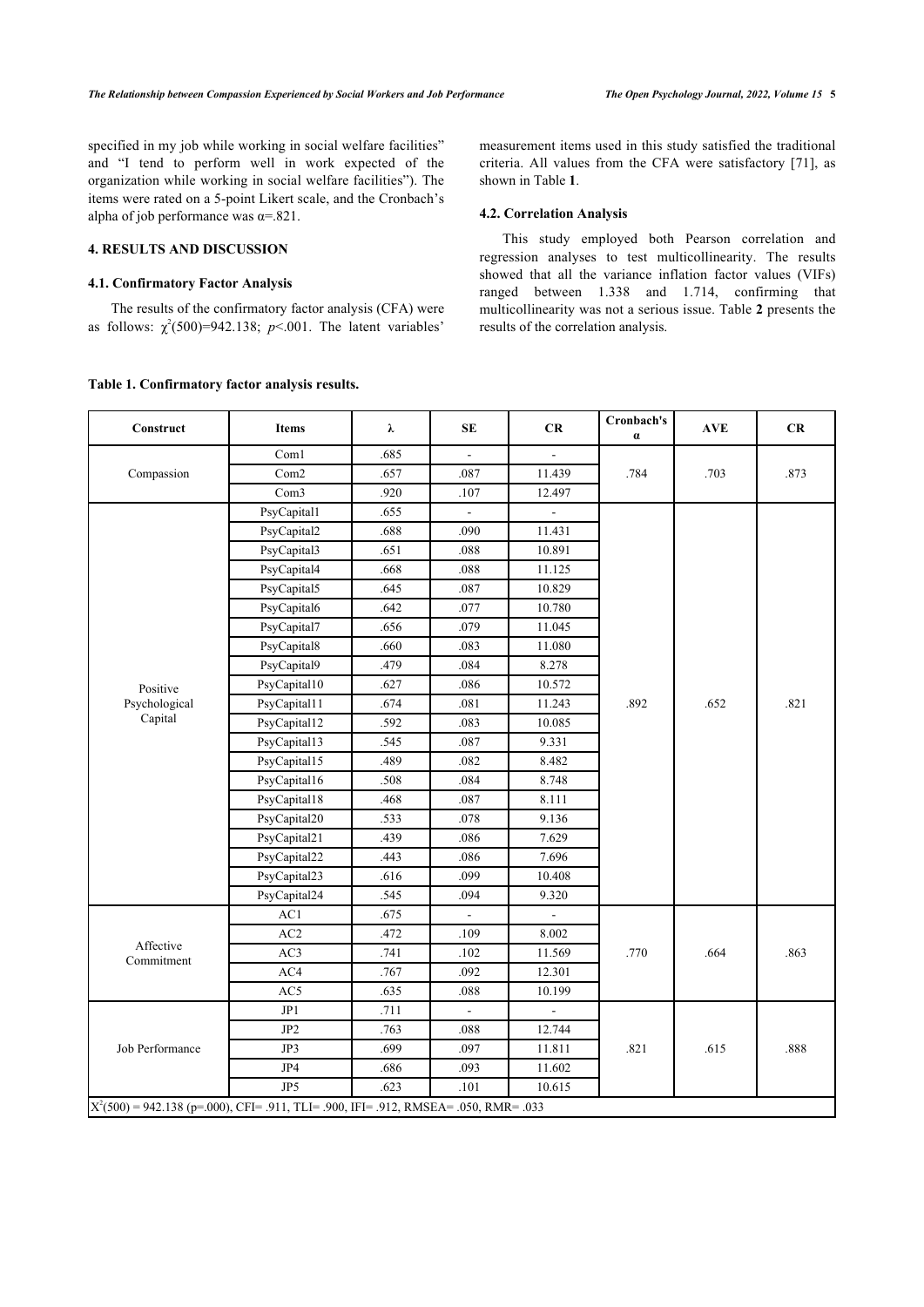#### **6** *The Open Psychology Journal, 2022, Volume 15 Ko et al.*

## **Table 2. Construct means, standard deviations, and correlations.**

| 1. Compassion           | .838     |          |          |       |
|-------------------------|----------|----------|----------|-------|
| 2. PsyCapital           | $.376**$ | .807     |          |       |
| 3. Affective Commitment | $.405**$ | .582**   | .814     |       |
| 4. Job Performance      | $.288**$ | $.521**$ | $.417**$ | .784  |
| Mean                    | 3.718    | 3.528    | 3.561    | 3.795 |
| <b>SD</b>               | .655     | .440     | .599     | .617  |
| Max                     | 5.00     | 5.00     | 5.00     | 5.00  |
| Min                     | 1.00     | 2.42     | 1.20     | 2.20  |

Note: \*\*p<.01, The numbers in placed diagonally are the square roots of the AVE, Positive Psychological Capital = Psy Capital.

#### <span id="page-5-0"></span>**Table 3. Path analysis results.**

| <b>Hypothesis</b> | Path                                  |      | <b>SE</b> | <b>CR</b> |        | <b>Test</b> |
|-------------------|---------------------------------------|------|-----------|-----------|--------|-------------|
| Hypothesis 1      | $Compassion \rightarrow \text{Psych}$ | .253 | .033      | 7.643     | p< 001 | Accept      |
| Hypothesis 2      | $Psych$ Capital $\rightarrow AC$      | .793 | 059       | 13.502    | p<.001 | Accept      |
| Hypothesis 3      | $Psych$ Capital $\rightarrow$ JP      | .572 | .077      | 7.437     | p<.001 | Accept      |
| Hypothesis 4      | $AC \rightarrow IP$                   | .178 | 056       | 3.145     | p<01   | Accept      |

Note: \*\*\*p<.001, \*\*p<.01 Positive Psychological Capital = PsyCapital, Affective Commitment = AC, Job Performance = JP.

## **Table 4. Indirect effects for the serial multiple mediation effects (positive psychological capital and affective commitment).**

|                                              | <b>Effect</b> | <b>LLCI95%</b> | <b>ULCI95%</b> | <b>BootSE</b> |
|----------------------------------------------|---------------|----------------|----------------|---------------|
| Total indirect effect                        | .2007         | .1114          | .3202          | .0526         |
| Compassion $\geq$ PsyCapital $\geq$ JP       | 1498          | .0810          | .2360          | .0394         |
| Compassion $\rightarrow$ AC $\rightarrow$ JP | .0280         | .0051          | .0595          | .0140         |
| Compassion $>$ PsyCapital $>$ AC $>$ JP      | .0230         | .0045          | .0485          | .0113         |

Note: Positive Psychological Capital = Psy Capital, Affective Commitment = AC, Job Performance = JP.

#### **4.3. Hypotheses Testing**

After removing items that showed a high correlation or very low factor load  $(\lambda)$  based on the CFA results, the following were selected for structural equation modeling in order to test the hypotheses: 3 items to measure compassion, 21 items to measure positive psychological capital, 5 items to measure affective commitment, and 5 items to measure job performance. Table**3** presents the results of the structural equation modeling, supporting Hypotheses 1 through 4.

# **4.4. Serial Multiple Mediation Effect of Positive Psychological Capital and Affective Commitment on the Relationship between Compassion and Job Performance**

This study employed the PROCESS bootstrap sampling to test the significance of the mediating effect [\[72,](#page-8-14) [73](#page-8-15)]. This method has been used widely to overcome the limitations of conventional approaches (*e.g*., regression analysis). Bootstrapping helps judge whether the indirect effect is statistically significant (CI95%=LLCI value, ULCI value). As seen in Table **[4](#page--1-0)**, the indirect effect between compassion and job performance turned out to be between  $LLCI<sub>95</sub>=0.0045$  and  $ULCI<sub>95</sub>=0.0485$ , confirming the significance of the serial multiple mediation effect of positive psychological capital and affective commitment, thus supporting Hypothesis 5.

## **CONCLUSION**

This study empirically found that compassion experienced by social workers as an emotional response to mental, physical, and material suffering formed positive psychological capital and significantly enhanced affective commitment and job performance. The findings supported all the hypotheses framed in the study, including the serial multiple mediation effect of positive psychological capital and affective commitment. When social workers exchange compassion with each other, they build positive psychological capital in the form of hope, optimism, self-efficacy, and resilience around their work, which eventually enhances their job performance.

## **IMPLICATIONS**

First, this study is different from previous studies in that it demonstrates the serial multiple mediation effects of positive psychological capital and affective commitment on the relationship between compassion and job performance with data from social workers. Ko and Choi [[14](#page-7-13)] demonstrated the mediation effect of positive psychological capital on the pathway from compassion to job performance with organizational members within a company. They verified the serial multiple mediation effect of positive work-related identity (PWRI) and collective self-esteem (CSE) on the pathway from compassion to job performance. However, unlike Ko and Choi[[14](#page-7-13)], this study examined the serial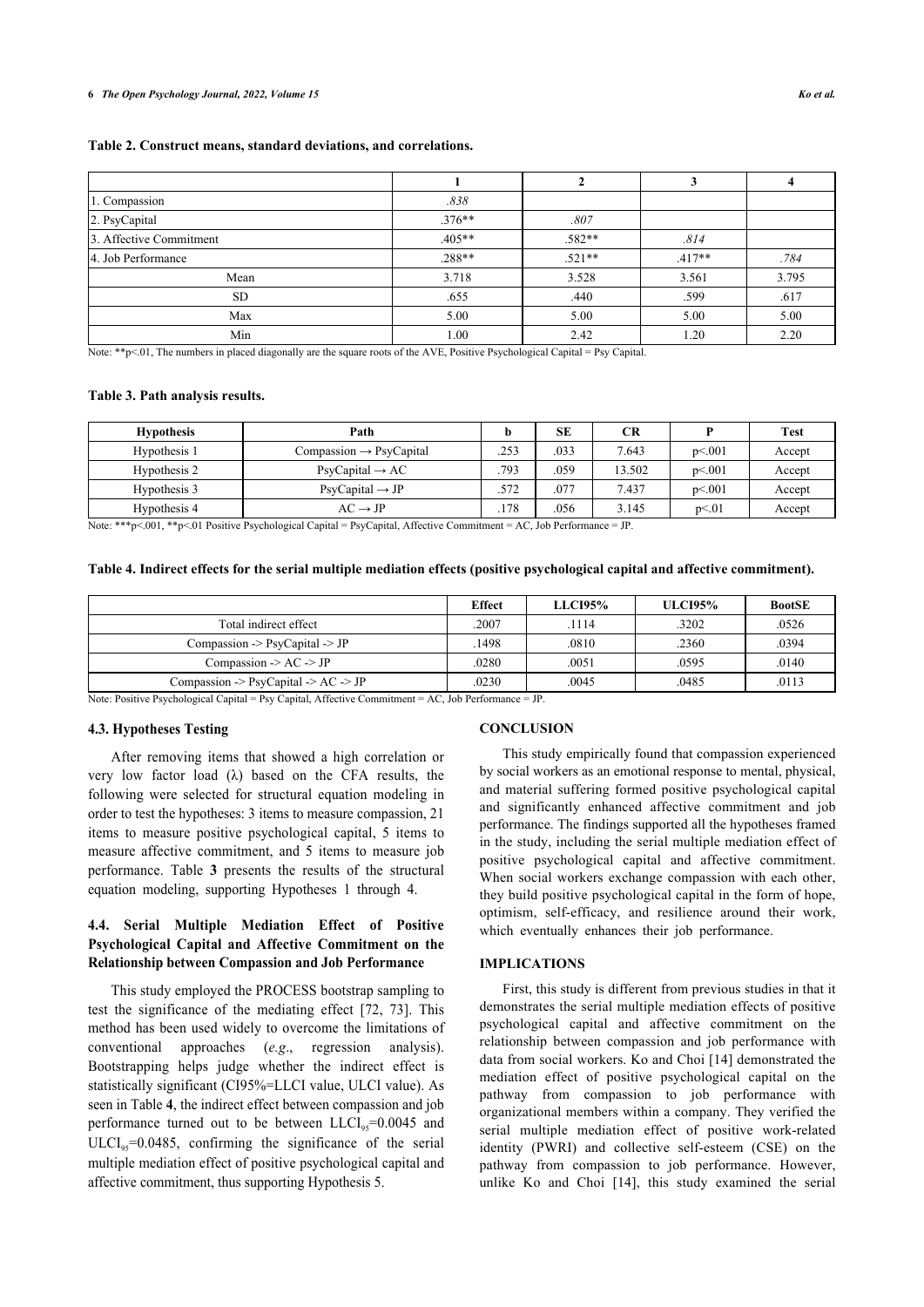multiple mediation effect of positive psychological capital and affective commitment on the pathway from compassion to job performance among social workers.

Second, the existing research on compassion has mainly focused on the mediation effect of positive emotions on the pathway from compassion to affective commitment[[7](#page-6-6)], to collective pride [\[14](#page-7-13)], and to PWRI [\[74](#page-8-16)]. Moon *et al*.[[13](#page-7-5)] empirically demonstrated the mediation effect of PWRI on the pathway from compassion to performance variables. Ko and Choi [\[14\]](#page-7-13) examined the mediation effect of positive psychological capital on the pathway between compassion and job performance. Rhee *et al*. [[75\]](#page-8-17) verified the moderating effect of compassion and self-efficacy on the relationship between rudeness and job performance. However, the current study quantitatively demonstrated the causal relationships between compassion experienced by social workers and positive psychological capital, affective commitment, and job performance.

Third, this study has a practical implication for improving social workers' empathy levels by providing compassion as an act of temporal, material, and mental care for those struggling with excessive workloads and job stress. This study shows that compassion serves as a buffer for social workers at the individual level as it helps them have hope for the future, optimism, self-efficacy, and resilience [[9](#page-7-1), [76\]](#page-8-18).

Finally, this study has a practical implication for forming an empathetic and positive organizational culture by building resilience and positive psychological capital through compassion experienced by social workers exposed to sufferings at the workplace. This study also opens up an avenue for social workers who have improved their sense of empathy through compassion, through which they can treat their customers with subjectivity rather than objectivity.

## **LIMITATIONS AND FUTURE RESEARCH**

First, this study is a cross-sectional one in which samples were collected at a certain point in time. Compassion experienced by social workers, positive psychological capital, and affective commitment are formed and maintained over a considerable period of time, and therefore a longitudinal approach can help derive more valid findings[[77\]](#page-8-19).

<span id="page-6-1"></span><span id="page-6-0"></span>Second, the findings of this study cannot be generalized as the sample data were collected from social workers in social welfare facilities located in Seoul and Gyeonggi-do in Korea alone. Future research should compare countries in order to validate the significance of the relationships between compassion experienced by social workers and other outcome variables. While compassion is a human emotion that responds to suffering, it may differ from country to country in terms of degree.

<span id="page-6-6"></span><span id="page-6-5"></span><span id="page-6-4"></span><span id="page-6-3"></span><span id="page-6-2"></span>Third, this study used data from social workers and empirically examined the causal relationships among compassion, positive psychological capital, affective commitment, and job performance for the first time in the field of social science. Future research should continue to quantitatively investigate the causal relationships between positive variables like positive emotion, psychological capital, and work-related identity and performance variables.

Finally, the scales employed may be a limitation for future research to overcome by securing their validity. This study used a three-item scale developed by Lilius *et al*.[[7](#page-6-6)] to measure compassion. Empirical research on compassion has been conducted regularly [[7](#page-6-6), [13,](#page-7-5) [14](#page-7-13), [74](#page-8-16)], but future empirical research on the relationship between compassion and outcome variables should be accompanied by the development of more accurate scales through a mixed method comprising qualitative and quantitative approaches.

## **ETHICS APPROVAL AND CONSENT TO PARTICIPATE**

The survey did not identify specific individuals, and the participation was voluntary. Thus, no ethics approval was required.

## **HUMAN AND ANIMAL RIGHTS**

Not applicable.

## **CONSENT FOR PUBLICATION**

Consent form has been obtained from the study participants.

## **STANDARDS OF REPORTING**

STROBE guidelines have been followed.

## **AVAILABILITY OF DATA AND MATERIALS**

The data used in this study are available upon request from the corresponding author.

#### **FUNDING**

None.

## **CONFLICT OF INTEREST**

The authors declare no conflict of interest, financial or otherwise.

## **ACKNOWLEDGEMENETS**

Declared none.

# **REFERENCES**

- [1] Frost PJ, Dutton JE, Maitlis S, Lilius JM, Kanov JM, Worline MC. Seeing organizations differently: Three lenses on compassion. The Sage Handbook of Organization Studies 2006; 2: 843-66.
- [2] Dutton JE, Frost PJ, Worline MC, Lilius JM, Kanov JM. Leading in times of trauma. Harv Bus Rev 2002; 80(1): 54-61, 125. [PMID: [12964467\]](http://www.ncbi.nlm.nih.gov/pubmed/12964467)
- [3] Solomon RC. The moral psychology of business: Care and compassion in the corporation. Bus Ethics Q 1998; 8(3): 515-33. [\[http://dx.doi.org/10.2307/3857435\]](http://dx.doi.org/10.2307/3857435)
- [4] Reich WT. Speaking of suffering: A moral account of compassion. Soundings 1989; 72(1): 83-108. [PMID: [11653862\]](http://www.ncbi.nlm.nih.gov/pubmed/11653862)
- [5] Lim D, DeSteno D. Suffering and compassion: The links among adverse life experiences, empathy, compassion, and prosocial behavior. Emotion 2016; 16(2): 175-82.
- [\[http://dx.doi.org/10.1037/emo0000144](http://dx.doi.org/10.1037/emo0000144)] [PMID: [26751630\]](http://www.ncbi.nlm.nih.gov/pubmed/26751630) [6] Wuthnow R. Acts of compassion: caring for others and helping
- ourselves. Princeton, NJ: Princeton University Press 1991.
- [7] Lilius JM, Worline MC, Maitlis S, Kanov J, Dutton JE, Frost P. The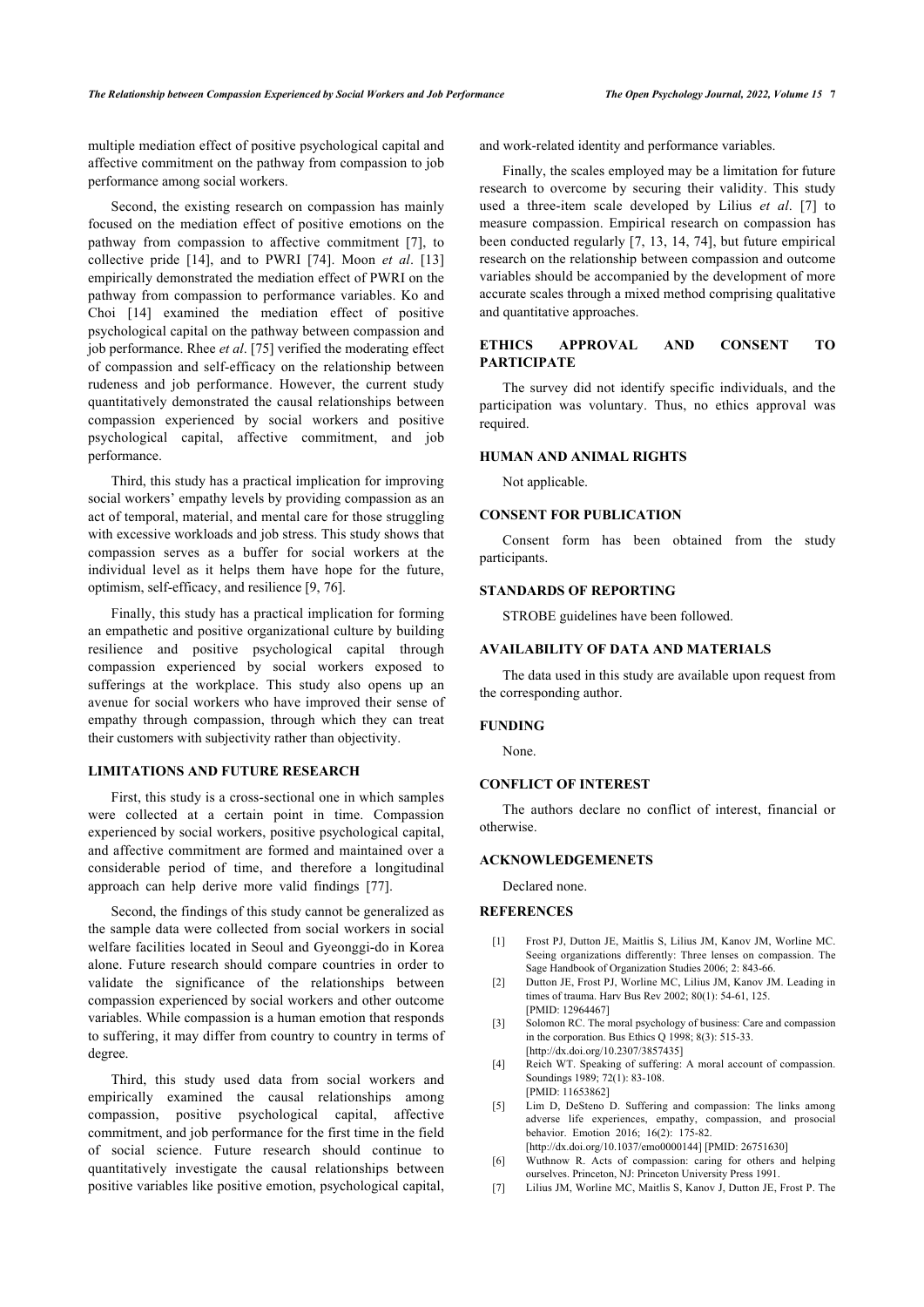contours and consequences of compassion at work. J Organ Behav 2008; 29(2): 193-218.

[\[http://dx.doi.org/10.1002/job.508](http://dx.doi.org/10.1002/job.508)]

- <span id="page-7-26"></span><span id="page-7-0"></span>[8] Kahn WA. Caring for the caregivers: Patterns of organizational caregiving. Adm Sci Q 1993; 38(4): 539-63. [\[http://dx.doi.org/10.2307/2393336\]](http://dx.doi.org/10.2307/2393336)
- <span id="page-7-1"></span>[9] Kanov JM, Maitlis S, Worline MC, Dutton JE, Frost PJ, Lilius JM. Compassion in organizational life. Am Behav Sci 2004; 47(6): 808-27. [\[http://dx.doi.org/10.1177/0002764203260211](http://dx.doi.org/10.1177/0002764203260211)]
- <span id="page-7-2"></span>[10] Dutton JE, Roberts LM, Bednar J. Pathways for positive identity construction at work: Four types of positive identity and the building of social resources. Acad Manage Rev 2010; 35(2): 265-93.
- <span id="page-7-3"></span>[11] Dutton JE, Worline MC, Frost PJ, Lilius J. Explaining compassion organizing. Adm Sci Q 2006; 51(1): 59-96. [\[http://dx.doi.org/10.2189/asqu.51.1.59\]](http://dx.doi.org/10.2189/asqu.51.1.59)
- <span id="page-7-4"></span>[12] Hur WM, Moon TW, Ko S-H. How employees' perceptions of CSR increase employee creativity: Mediating mechanisms of compassion at work and intrinsic motivation. J Bus Ethics 2018; 153(3): 629-44. [\[http://dx.doi.org/10.1007/s10551-016-3321-5](http://dx.doi.org/10.1007/s10551-016-3321-5)]
- <span id="page-7-18"></span><span id="page-7-5"></span>[13] Moon TW, Hur WM, Ko S-H, Kim JW, Yoo DK. Positive workrelated identity as a mediator of the relationship between compassion at work and employee outcomes. Hum Factors Ergon Manuf 2016; 26(1): 84-94.

[\[http://dx.doi.org/10.1002/hfm.20615\]](http://dx.doi.org/10.1002/hfm.20615)

- <span id="page-7-13"></span>[14] Ko SH, Choi Y. Compassion and job performance: Dual-paths through positive work-related identity, collective self-esteem, and positive psychological capital. Sustainability (Basel) 2019; 11(23): 6766. [\[http://dx.doi.org/10.3390/su11236766](http://dx.doi.org/10.3390/su11236766)]
- <span id="page-7-19"></span>[15] Ko SH, Choi Y. Positive leadership and organizational identification: Mediating roles of positive emotion and compassion. Probl Perspect Manag 2021; 19(1): 13-23.
- <span id="page-7-20"></span><span id="page-7-6"></span>[\[http://dx.doi.org/10.21511/ppm.19\(1\).2021.02\]](http://dx.doi.org/10.21511/ppm.19(1).2021.02) [16] Ko SH, Kim J, Choi Y. Compassion and Workplace Incivility: Implications for Open Innovation. J Open Innov 2021; 7(1): 95. [\[http://dx.doi.org/10.3390/joitmc7010095\]](http://dx.doi.org/10.3390/joitmc7010095)
- <span id="page-7-7"></span>[17] Ashkenasy W. Behavior in organizations as emotion management: Past and present. In: Mastenbroek Hartel, Zerbe, Ed. Emotions in the workplace: Theory, research, and practice. Quorum: Westport. CT 2000; pp. 60-74.
- <span id="page-7-21"></span>[18] Muchinsky P. Emotions in the workplace: The neglect of organizational behavior. J Organ Behav 2000; 21(7): 801-5. [\[http://dx.doi.org/10.1002/1099-1379\(200011\)21:7<801::AID-JOB999](http://dx.doi.org/10.1002/1099-1379(200011)21:7<801::AID-JOB999>3.0.CO;2-A)  $>3.0$ .CO;2-A]
- <span id="page-7-8"></span>[19] Taylor FW. The principles of scientific management. New York: Harper & Brothers 1911.
- <span id="page-7-9"></span>[20] Cassell EJ. The nature of suffering and the goals of medicine. Loss Grief Care 1998; 8(1-2): 129-42.
- [\[http://dx.doi.org/10.1300/J132v08n01\\_18\]](http://dx.doi.org/10.1300/J132v08n01_18)
- <span id="page-7-10"></span>[21] Frost PJ. Toxic emotions at work: How compassionate managers handle pain and conflict. Boston, MA: Harvard Business School Press 2003.
- <span id="page-7-22"></span><span id="page-7-11"></span>[22] Kornfield J. A path with heart. New Yotk: Bantam Books 1993.
- <span id="page-7-23"></span><span id="page-7-12"></span>[23] Cameron K, Dutton J. Positive organizational scholarship: Foundations of a new discipline. San Francisco: Berrett-Koehler Publishers 2003.
- <span id="page-7-24"></span><span id="page-7-14"></span>[24] Rego A, Ribeiro N, Cunha MP, Jesuino JC. How happiness mediates the organizational virtuousness and affective commitment relationship. J Bus Res 2011; 64(5): 524-32.
	- [\[http://dx.doi.org/10.1016/j.jbusres.2010.04.009](http://dx.doi.org/10.1016/j.jbusres.2010.04.009)]
- [25] Hu Y, Wu X, Zong Z, *et al.* Authentic leadership and proactive behavior: The role of psychological capital and compassion at work. Front Psychol 2018; 9: 2470. [\[http://dx.doi.org/10.3389/fpsyg.2018.02470\]](http://dx.doi.org/10.3389/fpsyg.2018.02470) [PMID: [30618919](http://www.ncbi.nlm.nih.gov/pubmed/30618919)]
- [26] Sabaitytė E, Diržytė A. Psychological capital, self-compassion, and life satisfaction of unemployed youth. International Journal of Psychology: A Biopsychosocial Approach 2016; 19: 49-69.
- <span id="page-7-15"></span>[27] Woo CH, Kim C. Impact of workplace incivility on compassion competence of Korean nurses: Moderating effect of psychological capital. J Nurs Manag 2020; 28(3): 682-9.
- <span id="page-7-25"></span><span id="page-7-16"></span>[\[http://dx.doi.org/10.1111/jonm.12982\]](http://dx.doi.org/10.1111/jonm.12982) [PMID: [32072694](http://www.ncbi.nlm.nih.gov/pubmed/32072694)] [28] Bandura A, Locke EA. Negative self-efficacy and goal effects revisited. J Appl Psychol 2003; 88(1): 87-99.
- <span id="page-7-17"></span>[\[http://dx.doi.org/10.1037/0021-9010.88.1.87](http://dx.doi.org/10.1037/0021-9010.88.1.87)] [PMID: [12675397\]](http://www.ncbi.nlm.nih.gov/pubmed/12675397) [29] Luthans F, Avey JB, Avolio BJ, Norman SM, Combs GM. Psychological capital development: Toward a micro-intervention. J Organ Behav 2006; 27(3): 387-93.
	- [\[http://dx.doi.org/10.1002/job.373](http://dx.doi.org/10.1002/job.373)]

[30] Kanov J, Powley EH, Walshe ND. Is it ok to care? How compassion falters and is courageously accomplished in the midst of uncertainty. Hum Relat 2017; 70(6): 751-77.

[\[http://dx.doi.org/10.1177/0018726716673144](http://dx.doi.org/10.1177/0018726716673144)]

- [31] Luthans F, Avolio BJ, Avey JB, Norman SM. Positive psychological capital: Measurement and relationship with performance and satisfaction. Person Psychol 2007; 60(3): 541-72. [\[http://dx.doi.org/10.1111/j.1744-6570.2007.00083.x\]](http://dx.doi.org/10.1111/j.1744-6570.2007.00083.x)
- [32] Luthans F, Avey JB, Patera JL. Experimental analysis of a web-based training intervention to develop positive psychological capital. Acad Manag Learn Educ 2008; 7(2): 209-21. [\[http://dx.doi.org/10.5465/amle.2008.32712618\]](http://dx.doi.org/10.5465/amle.2008.32712618)
- [33] Luthans F, Avey JB, Avolio BJ, Peterson SJ. The development and resulting performance impact of positive psychological capital. Hum Resour Dev Q 2010; 21(1): 41-67. [\[http://dx.doi.org/10.1002/hrdq.20034\]](http://dx.doi.org/10.1002/hrdq.20034)
- [34] Avey JB, Luthans F, Smith RM, Palmer NF. Impact of positive psychological capital on employee well-being over time. J Occup Health Psychol 2010; 15(1): 17-28.

[\[http://dx.doi.org/10.1037/a0016998](http://dx.doi.org/10.1037/a0016998)] [PMID: [20063956\]](http://www.ncbi.nlm.nih.gov/pubmed/20063956)

- [35] Avey JB, Reichard RJ, Luthans F, Mhatre KH. Meta-analysis of the impact of positive psychological capital on employee attitudes, behaviors, and performance. Hum Resour Dev Q 2011; 22(2): 127-52. [\[http://dx.doi.org/10.1002/hrdq.20070\]](http://dx.doi.org/10.1002/hrdq.20070)
- [36] Youssef CM, Luthans F. Positive organizational behavior in the workplace: The impact of hope, optimism, and resilience. J Manage 2007; 33(5): 774-800. [\[http://dx.doi.org/10.1177/0149206307305562](http://dx.doi.org/10.1177/0149206307305562)]
- [37] Hatfield E, Cacioppo JT, Rapson RL. Emotional contagion. Curr Dir Psychol Sci 1993; 2(3): 96-100.
- [\[http://dx.doi.org/10.1111/1467-8721.ep10770953](http://dx.doi.org/10.1111/1467-8721.ep10770953)]
- [38] George JM, Brief AP. Feeling good-doing good: A conceptual analysis of the mood at work-organizational spontaneity relationship. Psychol Bull 1992; 112(2): 310-29.

[\[http://dx.doi.org/10.1037/0033-2909.112.2.310\]](http://dx.doi.org/10.1037/0033-2909.112.2.310) [PMID: [1454897\]](http://www.ncbi.nlm.nih.gov/pubmed/1454897)

- [39] Rego P, Lopes MP, Nascimento JL. Authentic leadership and organizational commitment: The mediating role of positive psychological capital. J Ind Eng Manag 2016; 9(1): 129-51. [\[http://dx.doi.org/10.3926/jiem.1540\]](http://dx.doi.org/10.3926/jiem.1540)
- [40] Jang J, Tak J. The effects of positive psychological capital, learning goal orientation, articulating a vision on affective commitment to organizational change: The moderating effects of benefits of change, organizational cynicism. Korean J Indust Organ Psychol 2013; 26(1): 1-25.

[\[http://dx.doi.org/10.24230/kjiop.v26i1.1-25\]](http://dx.doi.org/10.24230/kjiop.v26i1.1-25)

- [41] Weiss HM, Cropanzano R. Affective Events Theory: A theoretical discussion of the structure, causes and consequences of affective experiences at work. In: B.M. Staw, L.L. Cummings, Eds. Research in Organizational Behavior: An Annual Series of Analytical Essays and Critical Reviews. JAI Press 1996; 18: pp. 1-74.
- [42] Seligman MEP. Positive psychology, positive prevention, and positive therapy.Handbook of Positive Psychology. New York: Wiley 2002; pp. 3-9.
- [43] Stajkovic AD, Luthans F. Self-efficacy and work-related performance: A meta- analysis. Psychol Bull 1998; 124(2): 240-61. [\[http://dx.doi.org/10.1037/0033-2909.124.2.240\]](http://dx.doi.org/10.1037/0033-2909.124.2.240)
- [44] Seligman ME, Schulman P. Explanatory style as a predictor of productivity and quitting among life insurance sales agents. J Pers Soc Psychol 1986; 50(4): 832-8.

[\[http://dx.doi.org/10.1037/0022-3514.50.4.832](http://dx.doi.org/10.1037/0022-3514.50.4.832)]

[45] Durrah O, Alhamoud A, Khan K. Positive psychological capital and job performance: The mediating role of job satisfaction. Int Sci Res J 2016; 72(7): 214-25.

[\[http://dx.doi.org/10.21506/j.ponte.2016.7.17\]](http://dx.doi.org/10.21506/j.ponte.2016.7.17)

[46] Sweetman D, Luthans F, Avey JB, Luthans BC. Relationship between positive psychological capital and creative performance. Can J Adm Sci 2011; 28(1): 4-13. [\[http://dx.doi.org/10.1002/cjas.175\]](http://dx.doi.org/10.1002/cjas.175)

[47] Chen SL. The relationship of leader psychological capital and follower

psychological capital, job engagement and job performance: A multilevel mediating perspective. Int J Hum Resour Manage 2015; 26(18): 2349-65.

[\[http://dx.doi.org/10.1080/09585192.2015.1020443](http://dx.doi.org/10.1080/09585192.2015.1020443)]

[48] Rhoades L, Eisenberger R, Armeli S. Affective commitment to the organization: The contribution of perceived organizational support. J Appl Psychol 2001; 86(5): 825-36. [\[http://dx.doi.org/10.1037/0021-9010.86.5.825](http://dx.doi.org/10.1037/0021-9010.86.5.825)] [PMID: [11596800\]](http://www.ncbi.nlm.nih.gov/pubmed/11596800)